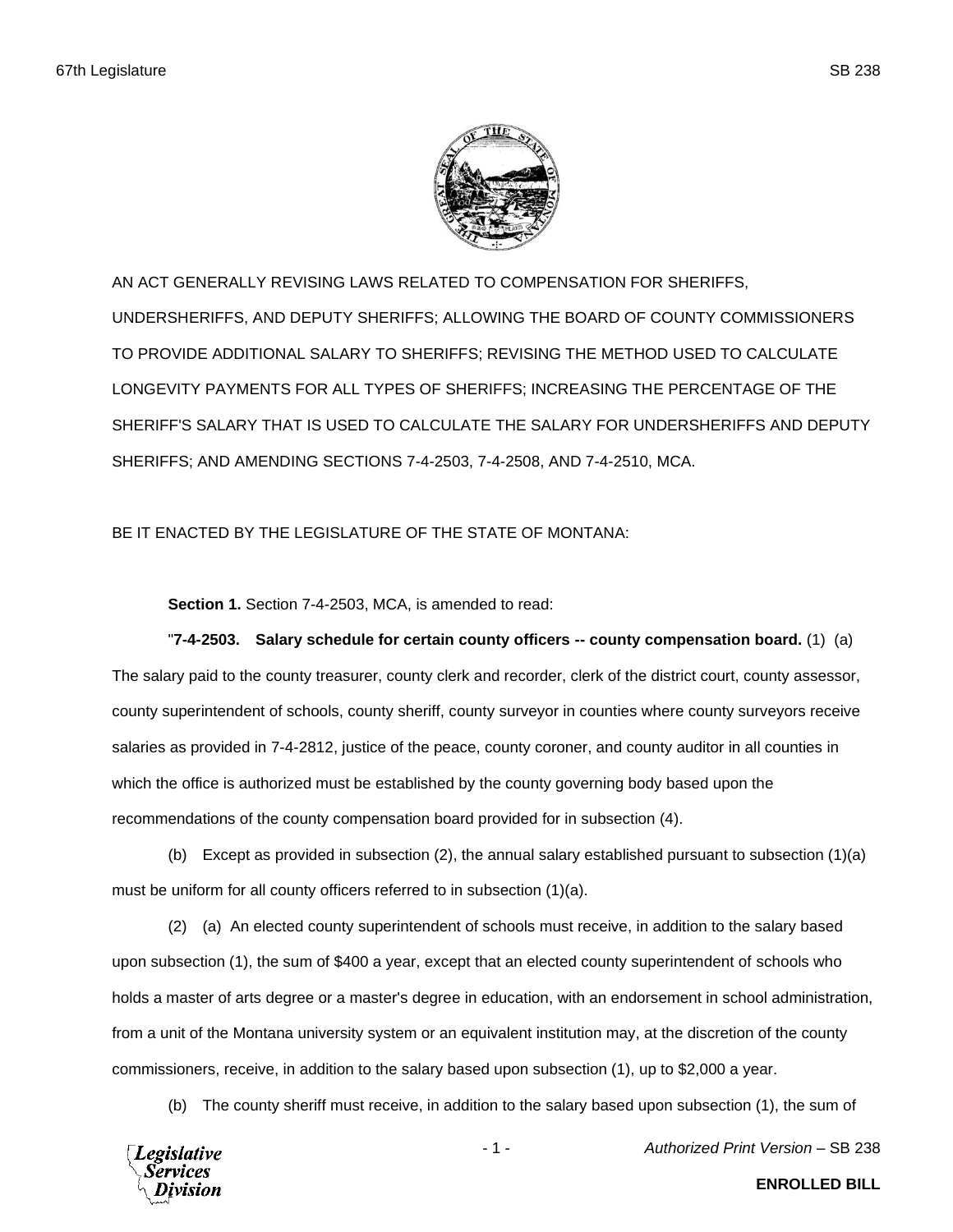(c) In addition to the salary provided for in subsections (1) and (2)(b), the county sheriff may receive any additional salary as determined by the board of county commissioners. The additional salary provided in this subsection (2)(c) must be included as salary for the purposes of computing the compensation for undersheriffs and deputy sheriffs as provided in 7-4-2508.

 $\left\langle \Theta \right\rangle$ (d) The county sheriff must receive a longevity payment amounting to 1% of the salary determined under subsection (1) subsections (1) and (2)(b) for each year of service with the sheriff's office, but years of service during any year in which the salary was set at the level of the salary of the prior fiscal year may not be included in any calculation of longevity increases. The payment, nonpayment, increase, lack of increase, or decrease of the discretionary salary under subsection (2)(c) has no impact on the longevity payment. The additional salary amount provided for in this subsection may not be included in the salary for purposes of computing the compensation for undersheriffs and deputy sheriffs as provided in 7-4-2508.

 $(4)$ (e) If the clerk and recorder is also the county election administrator, the clerk and recorder may receive, in addition to the base salary provided in subsection (1)(a), up to \$2,000 a year. The additional salary provided for in this subsection  $(2)(d)$  (2)(e) may not be included as salary for the purposes of computing the compensation of any other county officers or employees.

 $\left\langle \Theta \right\rangle$  The county treasurer, clerk of district court, and justice of the peace may each receive, in addition to the base salary provided in subsection (1)(a), up to \$2,000 a year. The additional salary provided for in this subsection  $(2)(e)$  (2)(f) may not be included as salary for the purposes of computing the compensation of any other county officers or employees.

 $(f<sub>i</sub>)(g)$  The county coroner may be a part-time position, and the salary may be set accordingly.

 $\left(\frac{g}{h}\right)$  The justice of the peace for a justice's court of record may receive, in addition to the base salary provided in subsection (1)(a), compensation up to an amount allowed by 3-10-207.

(3) (a) Subject to subsection (3)(b), the salary for the county attorney must be set as provided in subsection (4).

(b) If the uniform base salary set for county officials pursuant to subsection (1) is increased, then the county attorney is entitled to at least the same increase unless the increase would cause the county attorney's



- 2 - *Authorized Print Version* – SB 238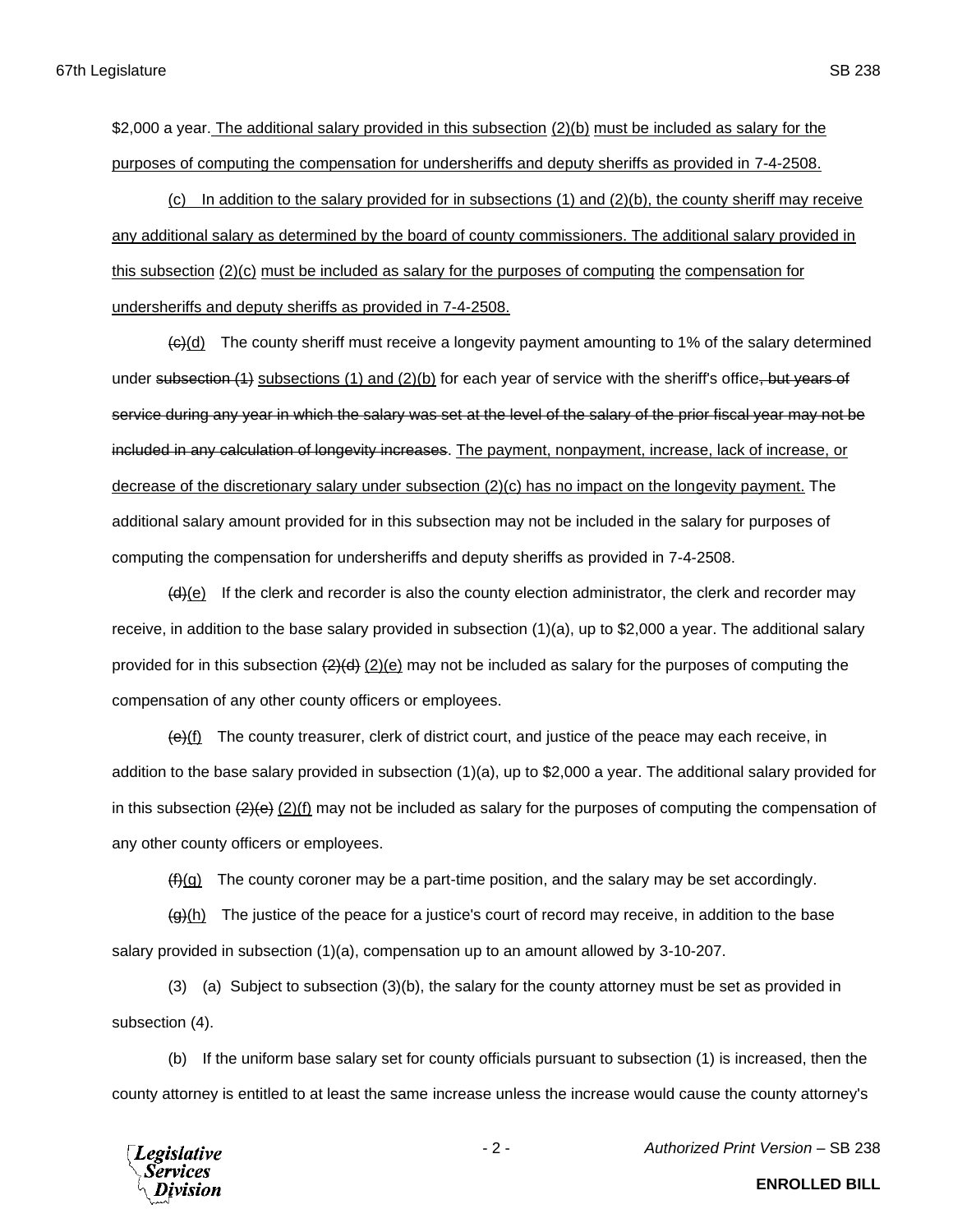salary to exceed the salary of a district court judge.

(c) (i) After completing 4 years of service as deputy county attorney, each deputy county attorney is entitled to an increase in salary of \$1,000 on the anniversary date of employment as deputy county attorney. After completing 5 years of service as deputy county attorney, each deputy county attorney is entitled to an additional increase in salary of \$1,500 on the anniversary date of employment. After completing 6 years of service as deputy county attorney and for each year of additional service up to completion of the 11th year of service, each deputy county attorney is entitled to an additional annual longevity salary increase of \$500 or a greater amount based on the schedule developed and recommended by the county compensation board as provided in subsection (4). Any additional annual longevity salary increase provided for in this section after the 11th year of service may not exceed the amount provided in the schedule developed and recommended by the county compensation board.

(ii) The years of service accumulated after the 11th year of service as a deputy county attorney prior to July 1, 2015, may not be included in the calculation of the longevity increases by the county compensation board under this section.

(iii) The years of service as a deputy county attorney accumulated prior to July 1, 1985, must be included in the calculation of the longevity increase.

(4) (a) There is a county compensation board consisting of:

(i) the county commissioners;

(ii) three of the county officials described in subsection (1) appointed by the board of county commissioners;

(iii) the county attorney;

(iv) two to four resident taxpayers appointed initially by the board of county commissioners to staggered terms of 3 years, with the initial appointments of one or two taxpayer members for a 2-year term and one or two taxpayer members for a 3-year term; and

(v) (A) subject to subsection  $(4)(a)(v)(B)$ , one resident taxpayer appointed by each of the three county officials described in subsection (4)(a)(ii).

(B) The appointments in subjection  $(4)(a)(v)(A)$  are not mandatory.

(b) The county compensation board shall hold hearings annually for the purpose of reviewing the

**Legislative** Services

- 3 - *Authorized Print Version* – SB 238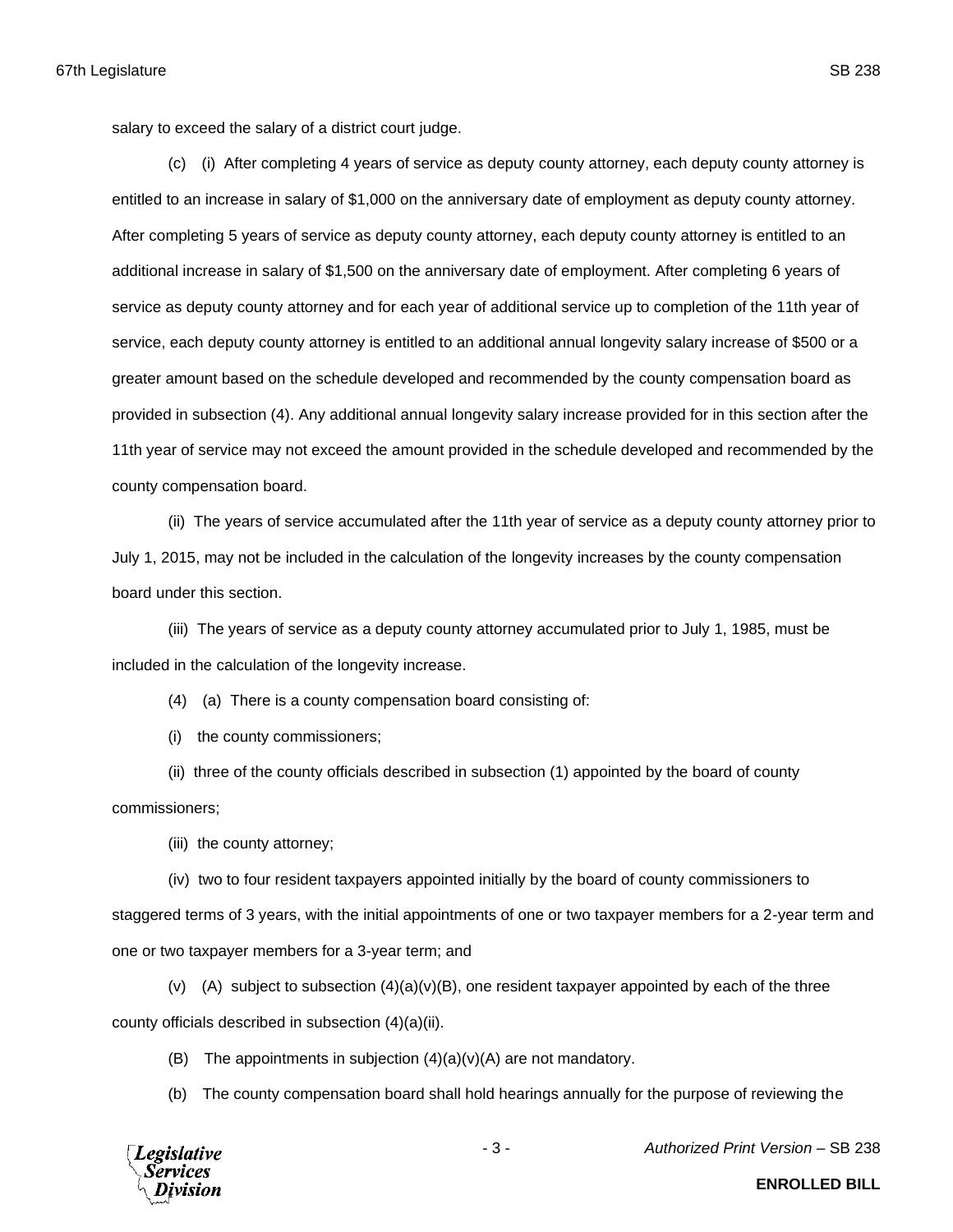compensation paid to county officers. The county compensation board may consider the compensation paid to comparable officials in other Montana counties, other states, state government, federal government, and private enterprise.

(c) The county compensation board shall prepare a compensation schedule for the elected county officials, including the county attorney, for the succeeding fiscal year. The schedule must take into consideration county variations, including population, the number of residents living in unincorporated areas, assessed valuation, motor vehicle registrations, building permits, and other factors considered necessary to reflect the variations in the workloads and responsibilities of county officials as well as the tax resources of the county.

(d) A recommended compensation schedule requires a majority vote of the county compensation board, and at least two county commissioners must be included in the majority. A recommended compensation schedule may not reduce the salary of a county officer that was in effect on May 1, 2001.

(e) The provisions of this subsection (4) do not apply to a county that has adopted a charter form of government or to a charter, consolidated city-county government."

**Section 2.** Section 7-4-2508, MCA, is amended to read:

"7-4-2508. Compensation of undersheriff and deputy sheriff -- definitions. (1) The sheriff shall fix the compensation of the undersheriff at  $95\%$  98% of the salary of that sheriff.

(2) (a) The sheriff shall fix the compensation of the deputy sheriff based upon a percentage of the salary of that sheriff according to the following schedule:

In counties with population of:

| Below 15,000     | 85% to <del>90%</del> 95% |
|------------------|---------------------------|
| 15,000 to 29,999 | 76% to 90% 95%            |
| 30,000 to 74,999 | 74% to 90% 95%            |
| 75,000 and over  | 72% to <del>90%</del> 95% |

(b) The sheriff shall adjust the compensation of the deputy sheriff within the range prescribed in subsection (2)(a) according to a rank structure in the office.

(3) For purposes of this section, the term following definitions apply:



- 4 - *Authorized Print Version* – SB 238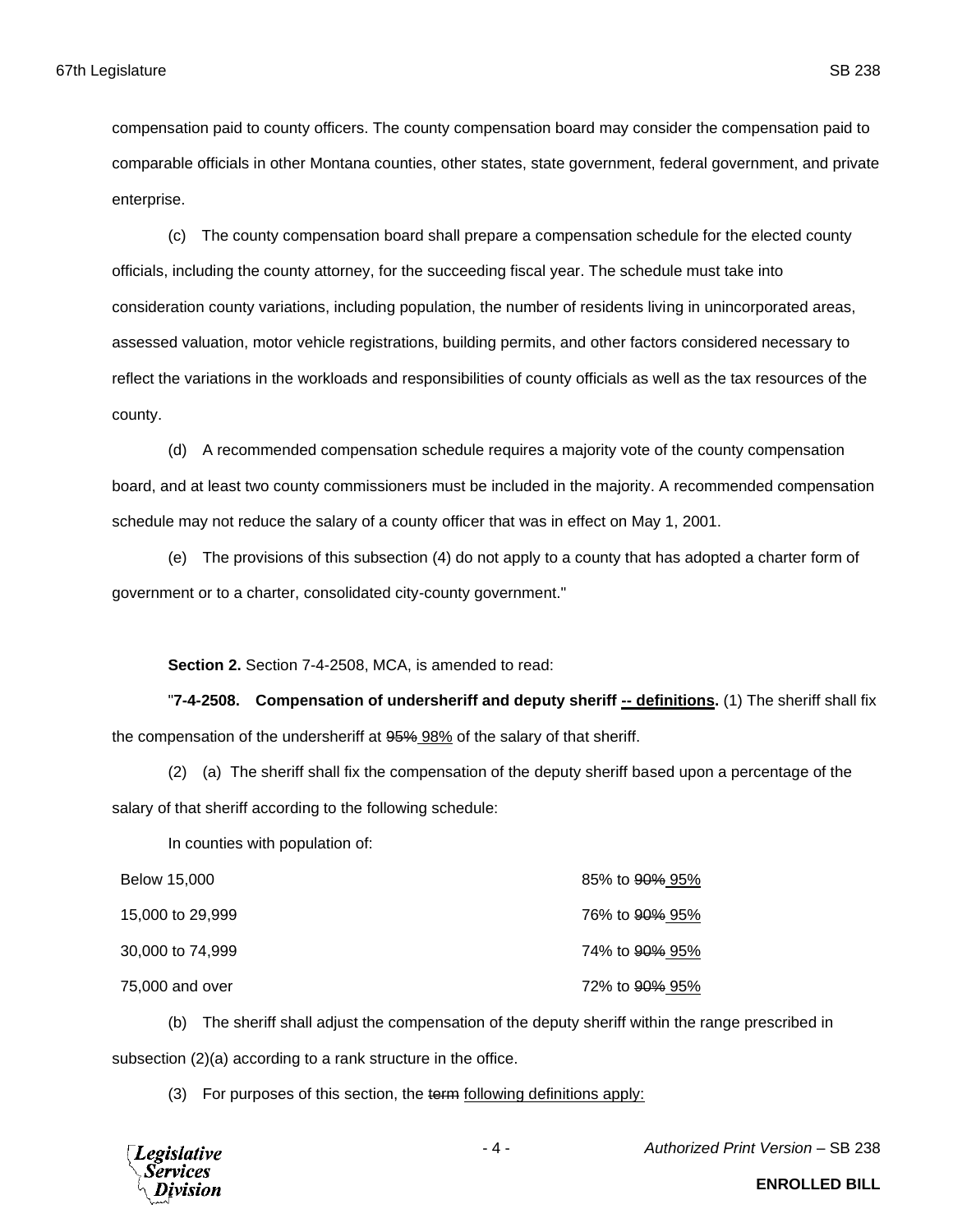(a) "compensation" "Compensation" means the base rate of pay and does not mean longevity payments or payments for hours worked overtime.

(b) "Salary of that sheriff" means the total salary provided for in 7-4-2503(1), (2)(b), and (2)(c)."

**Section 3.** Section 7-4-2510, MCA, is amended to read:

"**7-4-2510. Sheriff's office -- longevity payments.** Beginning on the date of the deputy sheriff's or undersheriff's first anniversary of employment with the office and adjusted annually, a deputy sheriff or undersheriff is entitled to receive a longevity payment amounting to 1% of the minimum base annual salary for each year of service with the office, but years of service during any year in which the salary was set at the same level as the salary of the prior fiscal year may not be included in any calculation of longevity increases. This payment must be made in equal monthly installments. The payment, nonpayment, increase, lack of increase, or decrease of the discretionary salary under 7-4-2503(2)(c) has no impact on the longevity payment."

- END -

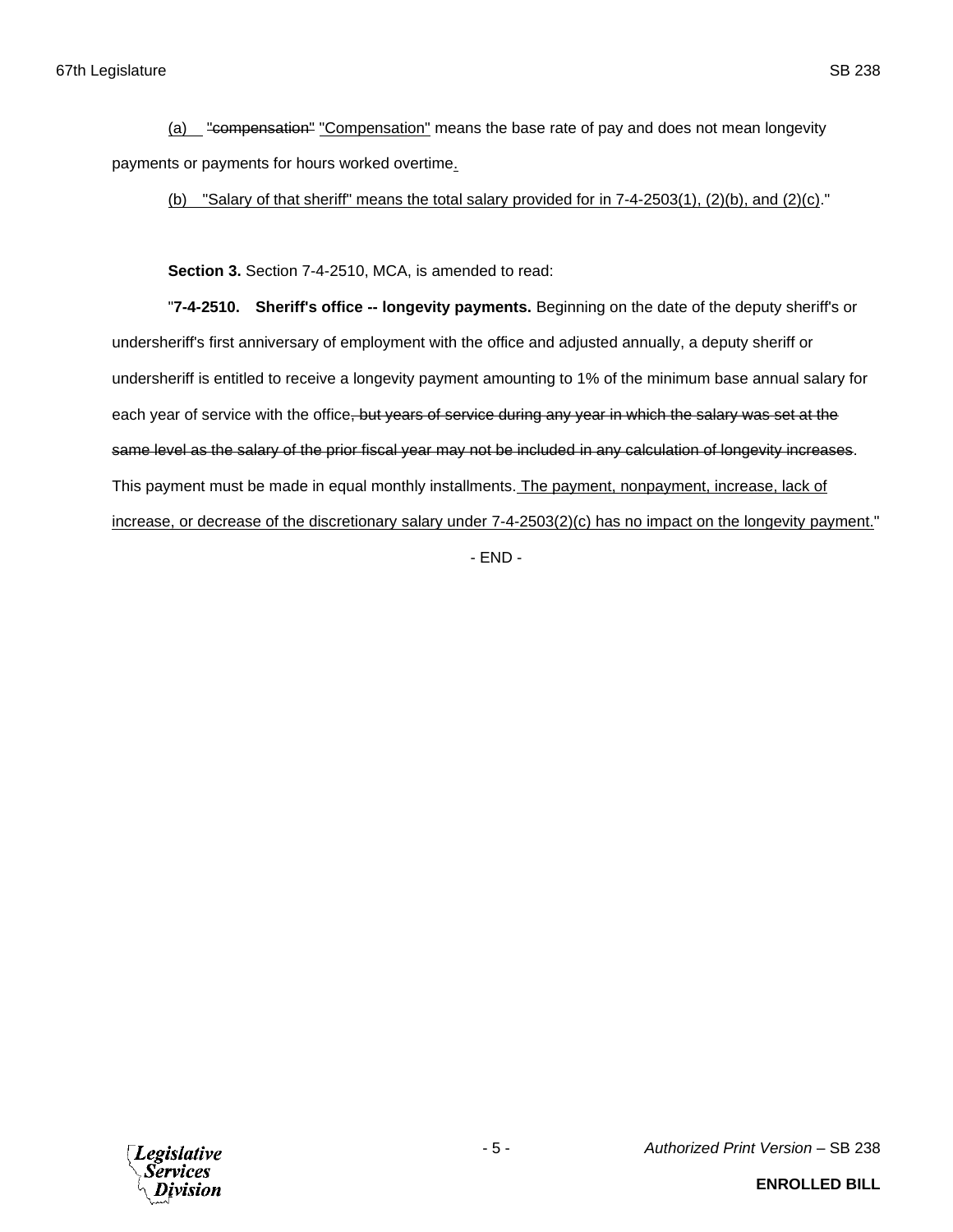I hereby certify that the within bill,

SB 238, originated in the Senate.

Secretary of the Senate

President of the Senate

| Signed this | ua     |
|-------------|--------|
|             |        |
| $\Omega$    | יניחכי |

\_\_\_\_\_\_\_\_\_\_\_\_\_\_\_\_\_\_\_\_\_\_\_\_\_\_\_\_\_\_\_\_\_\_\_\_\_\_\_\_\_\_\_

\_\_\_\_\_\_\_\_\_\_\_\_\_\_\_\_\_\_\_\_\_\_\_\_\_\_\_\_\_\_\_\_\_\_\_\_\_\_\_\_\_\_\_

Speaker of the House

| Sianed this |  |
|-------------|--|
| $\Omega$    |  |

\_\_\_\_\_\_\_\_\_\_\_\_\_\_\_\_\_\_\_\_\_\_\_\_\_\_\_\_\_\_\_\_\_\_\_\_\_\_\_\_\_\_\_